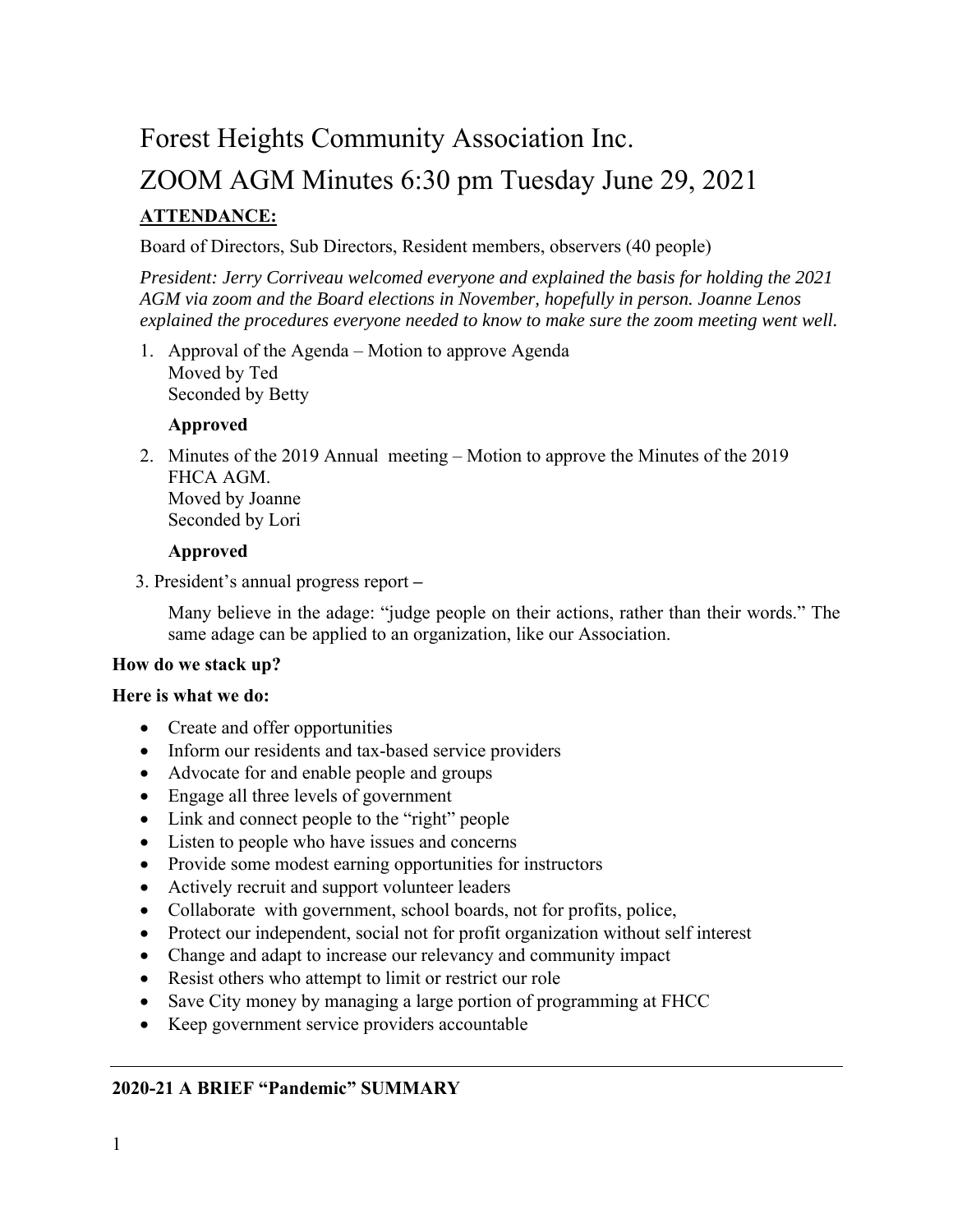We are fortunate to continue to have a STRONG/STABLE Community Association, sustained by our highly dedicated Board of Directors.

Current Board Members: Ray McCormick, Doug McKlusky, Hilary Friesen, Betty Papazotos, Lori Yu, Tatiana Scherbina, Joanne Lenos, Ted Loker, Socrates Seretis, Drew Hasen, Greg Barnes, Maureen Doran, Jerry Corriveau

## **VOLUNTEER AND INSTRUCTOR ANNUAL AWARDS**

The Pandemic did not prevent us from selecting our 2020 and 2021 recipients!

*2020 Volunteer: Betty Papazotos* 

*2021 Volunteer: Lori Atack-Smith* 

*2021 Instructor: Eva Ryczko* 

*2020 Instructor: Kadeem Haughton* 

Betty, Lori, Eva and Kadeem now join a very special group!

**Volunteers**: Carol Westfall, Ted Loker, Irene Lebl, Carol Weber, Lori Atack-Smith

**Instructors**: Kam Arefi, Jennifer Ferguson, Lillian Skarrett, Howard Lenos, Eva Ryczko

**OUR 2 VERY POPULAR FREE SPECIAL EVENTS** were unfortunately canceled, due to the Pandemic, as well as all of our indoor PROGRAMS from the middle of March 2020. We are determined to reintroduce our Pizza with Santa, possibly this December under Betty's leadership. In addition, we will consider Fall indoor programs when the conditions allow it.

We invest \$7,000 every year on these two special events that help build community spirit and engagement.

**WE CONTINUED TO PROVIDE TWO HIGH SCHOOL** student awards in memory of "Andrew Tulecki" \$500.00. Students from Resurrection Catholic Secondary School and the Forest Heights Collegiate Institute. We invested in these kids the last 5 years \$5,000.00.

**DONATIONS AND SPONSORSHIPS** ; Each year we typically support different causes and requests and make targeted donations. During these difficult times we developed a Special Board pandemic response initiative; we distributed \$18,000 among 9 groups:

- *Women's Crisis Services of Waterloo Region*
- *YWCA Kitchener-Waterloo Emergency Shelter Anselma House*
- *House of Friendship*
- *Nutrition for Learning*
- *Food4Kids*
- *The Working Centre*
- *Ray of Hope*
- *Salvation Army*
- *Waterloo and District Food Bank*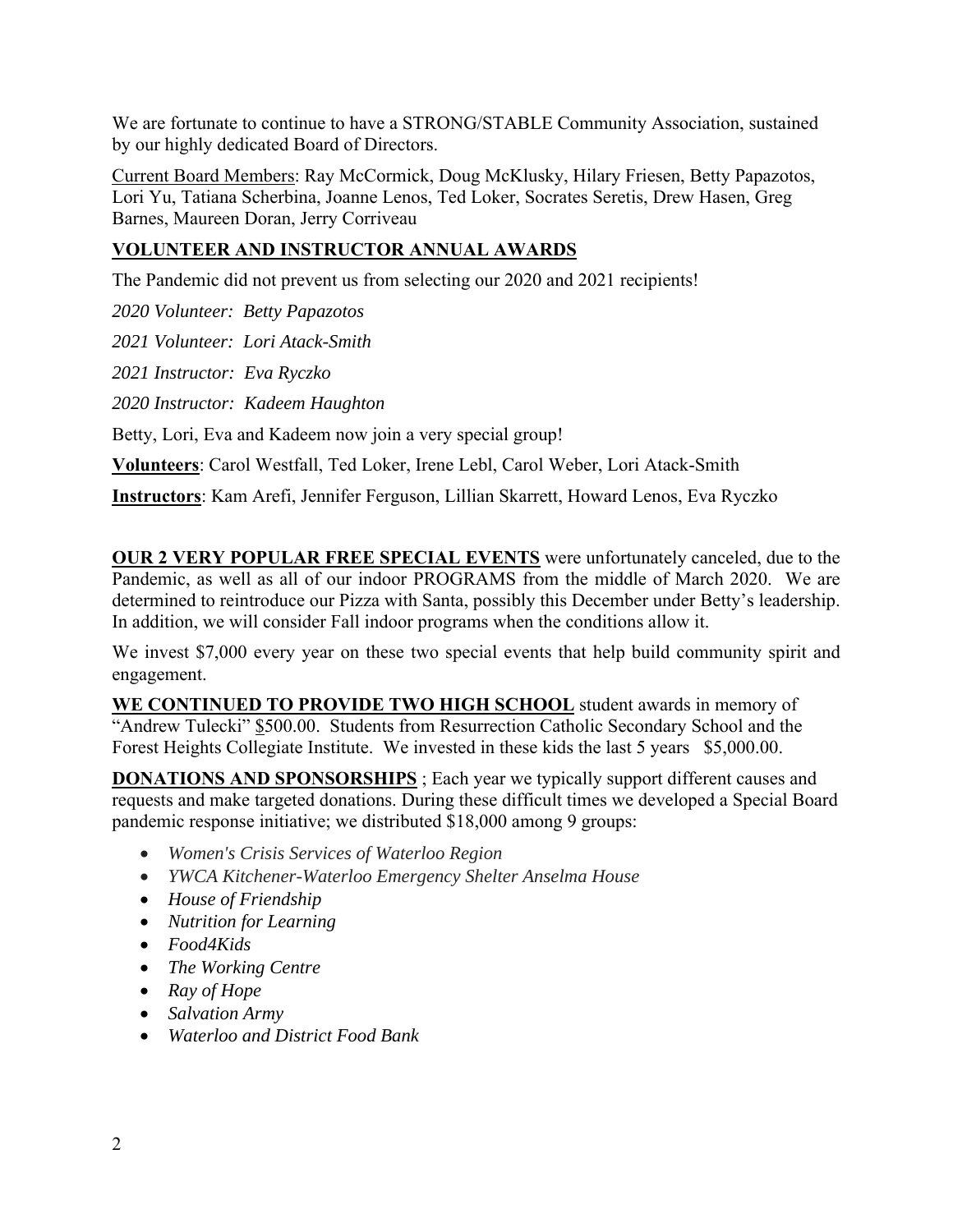**PICKLEBALL OUTDOOR DEVELOPMENTS—** outdoor courts; serious need to upgrade FOREST HEIGHTS Courts; working with the WRPSB to upgrade if not completely redo; special thanks to our volunteer convenor, Carol Weber for overseeing the outdoor program during this pandemic at Highland Park!

4.Financial statements; 2020 Profit and Loss Statement and Balance Sheet.

## **Moved by Betty Seconded by Ray Approved**

**5**. Recreation and Neighbourhood Spaces--(Planning, Investment and Facilitation) --- Director Ray McCormick—the Board is interested in establishing a community plan for outdoor facilities. The pandemic has resulted in a greater use and importance of courts, trails, parks. The Board has been working with the City Parks Director for his expertise. Work will continue this year and into 2022 to come up with a plan.

6. Constitution Proposed Amendments:

## **ARTICLE 1: PURPOSE (NEW)**

The purpose of the Forest Heights Community Association is to promote health and wellness primarily for the residents of the communities known as Forest Heights and Forest Hills to support overall community development.

#### **The purpose is achieved by:**

- 1) Improving access to sports, fitness, dance and recreation programs and related activities.
- 2) Organizing and offering a variety of special events open to the public.
- 3) Being a focal point for the community.
- 4) Promoting community spirit and well-being.
- 5) Being engaged with federal, municipal, and provincial government, their agencies and other community not for profit organizations.
- 6) Addressing the social and economic barriers residents may have in accessing community services, programs, and facilities.
- 7) Providing information and creating awareness for residents.
- 8) Promoting community involvement by encouraging and supporting multi-recreational and community interest groups to use our community facilities.
- 9) Recruiting and supporting a number of volunteers to govern the association and to plan, manage and offer a wide range of activities.
- 10) To provide a forum for members to voice opinions on community concerns in a supportive and impartial manner**.**

## **Moved by Ray Seconded by Ted APPROVED**

## **ARTICLE 3:**

**SUBSTITUTE DIRECTORS –** From 2 to 3 appointed by the Board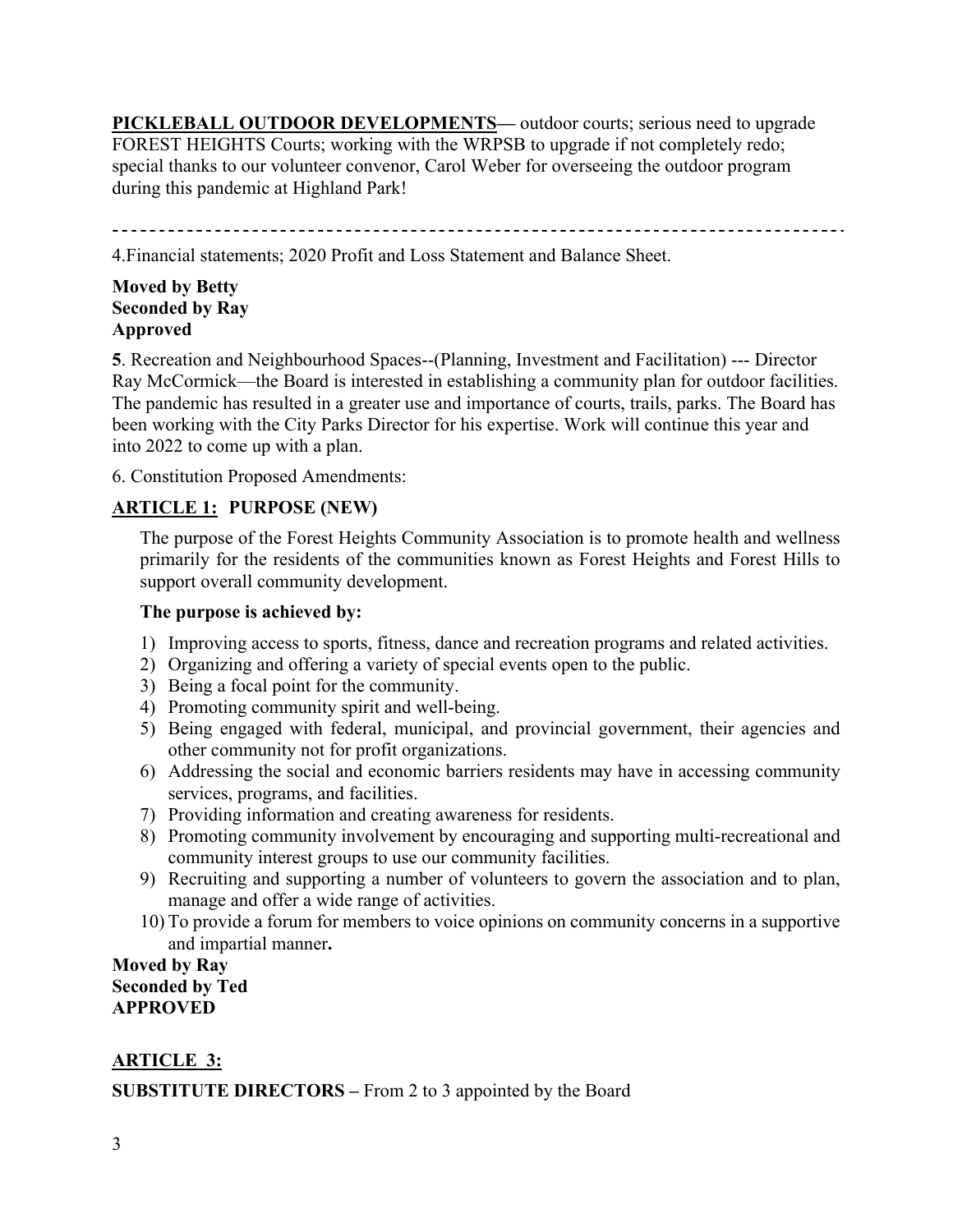## **ARTICLE 5: ELECTION O**F **THE BOARD OF DIRECTORS**

*Except for the Past President, all members of the Board are elected at the AGM for a term of one year or to the next AGM. The Past President will remain in the role until the current President steps down. If the outgoing President does not accept the role of Past President, then the current Past President has the option to remain in that role at the discretion of the board. (not new)* 

- 1. The Board of Directors shall appoint a Nominating Committee consisting of two or more persons.
- 2. Director candidates are encouraged to submit their names to the Nominating Committee if they are interested in a Board position.
- 3. Nominations for the position of Director, must be received two weeks in advance of the AGM.
- 4. Nominations from the floor at the AGM will be allowed only when the slate of nominees is below the number of directors to be elected. (11)
- 5. The Nominating Committee shall present the slate of nominations to the membership one week in advance of and at the AGM.
- 6. The membership elects the 11 directors.
- 7. The new directors meet in-camera to select the President, Vice-president, Treasurer, and Secretary from the group of the 11 elected directors, preferably right after the AGM

#### **Moved by Ray Seconded by Ted APPROVED**

## **ARTICLE 7: MEMBERSHIP**

- *1. A member of the FHCA shall be defined as a resident living within the geographic boundaries of the FHCA and entitles them to participate in any program, attend General Board meetings and vote at the Annual General Membership meeting. (not new)*
- *2.* To vote at the AGM, a membership form must be completed by each person. NEW
- *3. The Board of Directors of the FHCA reserves the right to establish a membership fee.(not new)*
- 4. Non-residents of the community are welcome to apply to the Board to become members of the FHCA.
- *5.* P*articipation in any programs may be limited at the discretion of the board if the FHCA is unable to first meet the needs of the residents of the community.*

**Moved by Lori Seconded by Ray APPROVED**